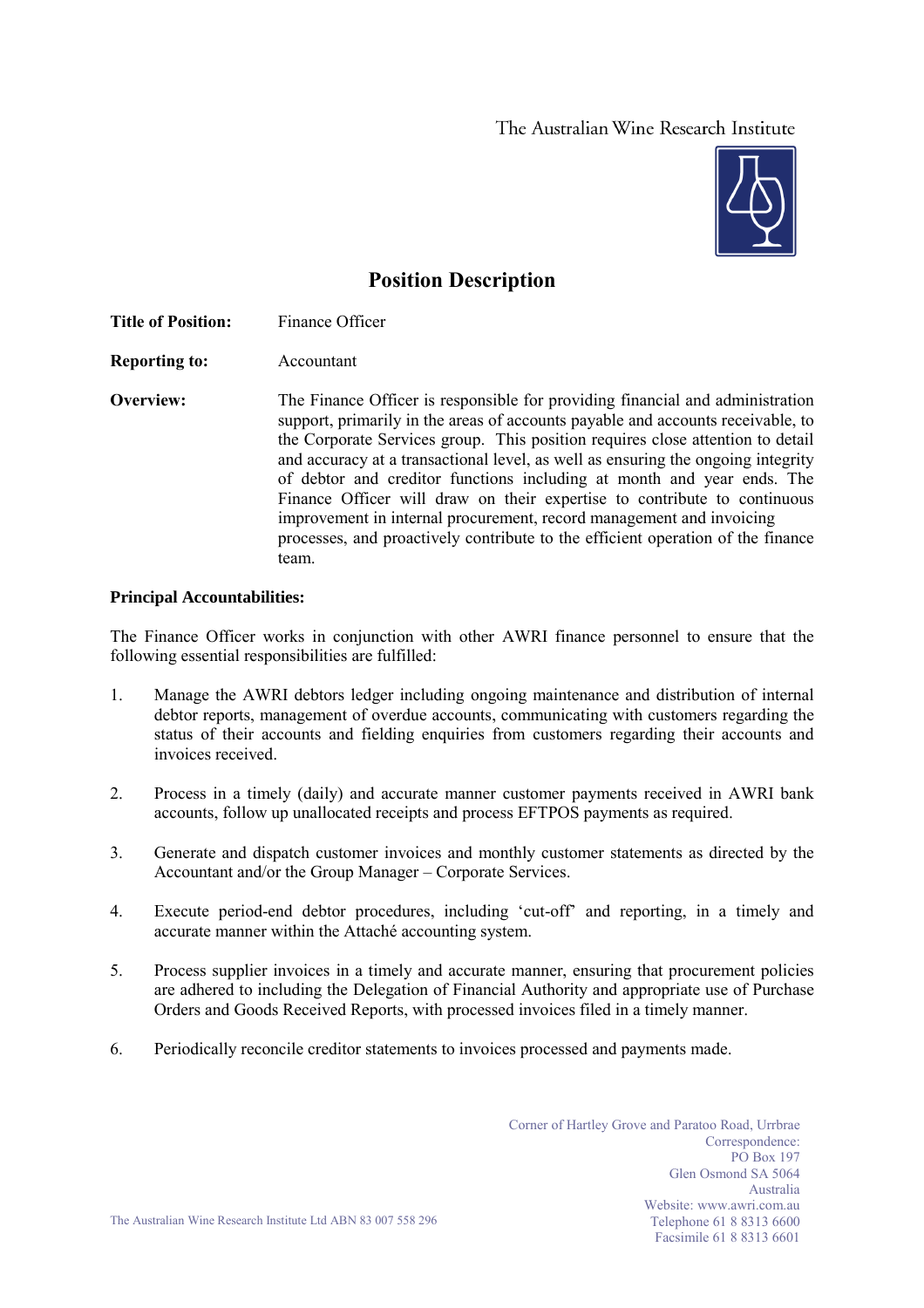- 7. Execute period-end creditor procedures, including 'cut-off' and reporting, in a timely and accurate manner within the Attaché accounting system.
- 8. Prepare and process periodic payments to creditors, including reconciliation to the creditors aged trial balance.
- 9. Execute 'Other Module Postings' routines within the Attaché accounting system to ensure regular updating of the General Ledger.
- 10. Process end of period accrual journals in a timely and accurate manner.
- 11. Reconcile petty cash and manage reimbursement of AWRI personnel for out of pocket business-related expenditure.
- 12. Assist in the financial administration of the Australian Wine Industry Technical Conference Inc., including the preparation of monthly journals and management accounts, and preparation of the quarterly Business Activity Statements, as directed by the Accountant.
- 13. Ensure the ongoing maintenance of the Attaché customer and supplier databases, including coordination and processing of Customer Credit Applications.
- 14. Undertake other finance-related duties as directed by the Accountant, Group Manager Corporate Services and the Managing Director.
- 15. Where necessary, contribute to the overall smooth operation of Corporate Services and the AWRI in general through assisting in areas such as setup and catering for functions, reception relief, stationery ordering and office equipment maintenance.
- 16. Promote the general well-being of the AWRI by ensuring that all contact with clients, staff or the public is performed in a professional and confidential manner.

#### **Person Specification:**

- 1. Commitment to providing excellent service delivery.
- 2. Able to develop effective working relationships and contribute positively in a team environment.
- 3. Highly developed time management skills.
- 4. Able to deal with a number of tasks simultaneously and manage competing priorities.
- 5. Possesses a well trained eye for detail.
- 6. Displays initiative and the capacity to self-motivate.
- 7. Superior oral and written communication skills.
- 8. Able to maintain a high level of confidentiality.